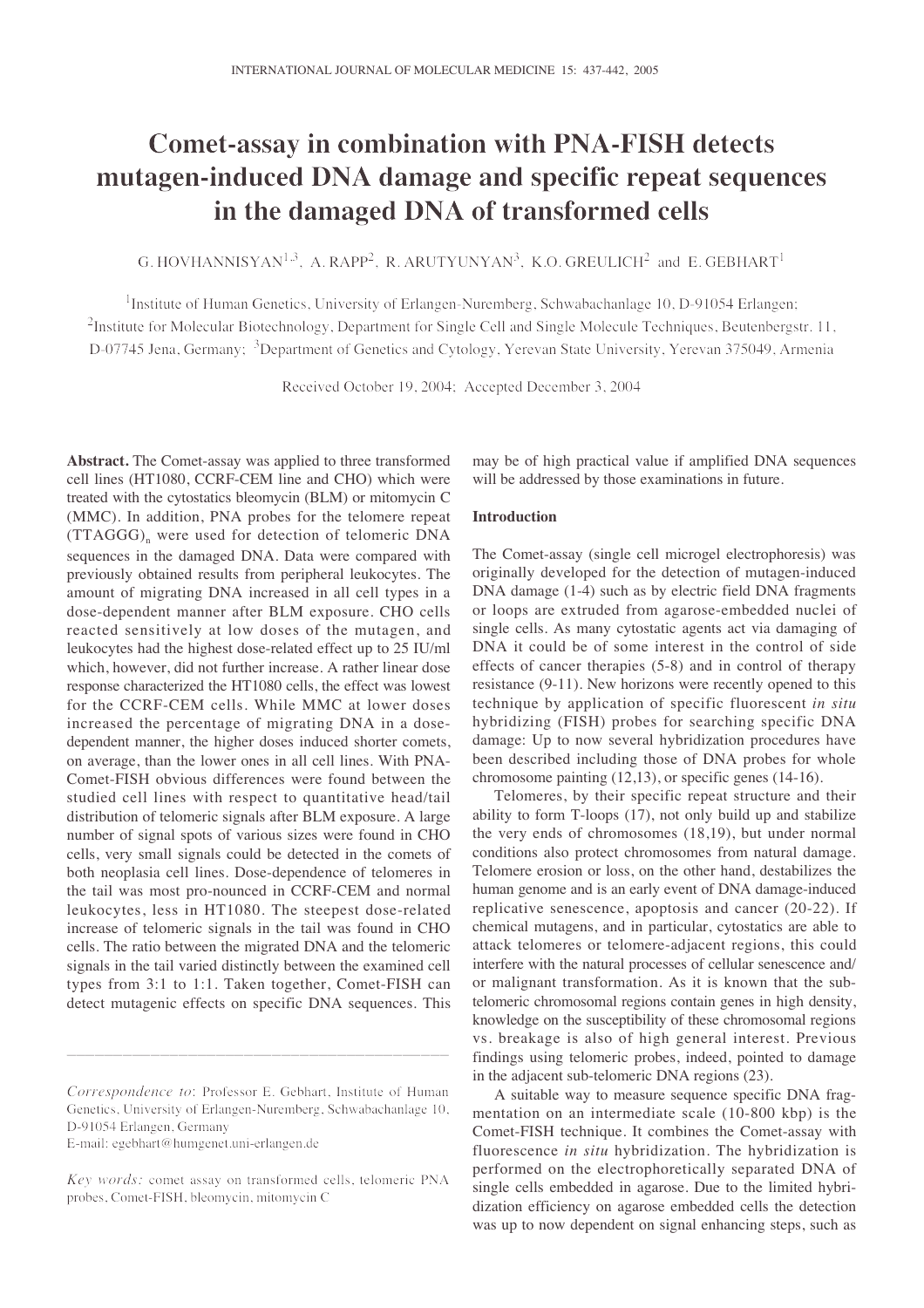antibody cascades or enzyme enhanced reactions. The application of peptide nucleic acid (PNA) probes was so far only discussed theoretically as a possible way to overcome this limitation. The use of a telomere-specific PNA probe now allows a highly sensitive and reliable detection of telomeric DNA (23,24). This type of probe is considered to be suited for the detection of specific DNA damage closely associated with telomere repeats in comets.

For the induction of comets two classic cytostatics, the radiomimetic Bleomycin (BLM) and Mitomycin C (MMC), were used for the present study.

The antibiotic bleomycin is an S-phase independent radiomimetic antitumoral agent with unique genotoxic properties (25): 'The drug is a free radical-based DNA damaging agent which induces a mixture of strand breaks and abasic sites by highly specific, concerted free radical attack on deoxiribose moieties in both DNA strands'. On the other hand, Mitomycin C was selected because it mainly induces DNA-DNA inter-strand cross-links (26).

As it is of particular interest if the telomeric regions of transformed cells react in a way similar to normal human leukocytes, three model cell lines were used in the present study in order to compare total DNA damage and telomereassociated breakage.

The Chinese hamster ovary (CHO) cell line seemed obviously suited because of its two main features, i.e. big interstitial blocks of telomeric repeats in addition to the normal end-standing telomeres (27), and its low repair capacity (28). As human neoplasia lines the fibrosarcoma-derived line HT1080, and the T-acute lymphocytic leukemia line CCRF-CEM were considered to be representative models for the present comparative examinations.

#### **Materials and methods**

*Cell lines and treatment*. The transformed cell lines HT1080 (derived from a human fibrosarcoma), CCRF-CEM (derived from a human T-cell acute lymphocytic leukemia), and CHO (Chinese hamster ovary) were used throughout all experiments. Cells were cultured at 37˚C in RPMI containing 10% fetal calf serum, l-glutamine, and of a standard penicillin/streptomycin solution (1%) up to their use for the experiments. Cells were exposed for 1 h to Bleomycin (Hexal AG, Germany) or for 2 h to Mitomycin C, in at least three final concentrations. The concentrations were chosen according to literature data and our previous experiences (29) in order to result in a dose response curve with minimal cytotoxic effects.

*Comet-assay*. The Comet-assay was performed in its alkaline version following the protocol of Singh and Tice (1,3). In short, 90 µl of cell/agarose suspension (containing 20 µl of cell suspension with 0.9% low melting point agarose, Type VII, Sigma-Aldrich) were distributed onto frosted microscope slides (Labcraft, London, UK) precoated with ground layer agarose (Type II, Sigma-Aldrich): 1.0% normal melting point agarose in PBS (100 mM phosphate) and 400 µl of middle layer agarose: 1.0% normal melting point agarose in PBS (100 mM phosphate). After the agarose solidified, slides were immersed in cold lysis solution [10 mM Tris-(hydroxymethyl) aminomethane, pH 7.5; 100 mM Na<sub>2</sub>EDTA; 2.5 M NaCl; 1%



Figure 1. Dose-dependence of DNA damage (expressed as % DNA in tail) induced by Bleomycin (A) and Mitomycin C (B) in three transformed cell lines and normal human peripheral leukocytes (for comparison).

Triton X-100, pH 10.0) for at least 60 min at 4˚C. The slides were placed in an electrophoresis chamber containing alkaline buffer (1 mM Na<sub>2</sub>EDTA; 300 mM NaOH, pH 13.0; stored at 4˚C) for DNA unwinding. After 20 min, the current was switched on, and electrophoresis was carried out at 1.25 V/cm, 300 mA for 25 min. The slides were removed from the electrophoresis chamber and washed once for 10 min with neutralization buffer (0.4 M Tris-HCl, pH 7.5; 0.08 M Tris-Base, pH 7.2). The slides were stained with SYBR-Green (diluted 1 µl/ml and 30 µl/slide). All of the steps of the Cometassay were conducted under dim light. The experiments were reproduced independently at least two times.

*Comet-FISH*. For Comet-FISH the slides were prepared as described above, but the staining was omitted (13,29). Before hybridization the gels were stored for at least 3 days in absolute ethanol at 4˚C for dehydration. The gels were rehydrated in H2O for 15 min and subsequently the DNA was denatured by incubation in 0.5 M NaOH for 25 min. The denatured DNA was immediately dehydrated in an ethanol series (75, 80 and 95%, 5 min each) and the gels were carefully air dried until all ethanol was evaporated. PNA probes (Telomere PNA FISH kit/Cy3; DakoCytomation, Denmark) were used according to the instructions of the manufacturer. Since thermal codenaturation is not possible with the agarose gels, the hybridization probe was prewarmed separately to approximately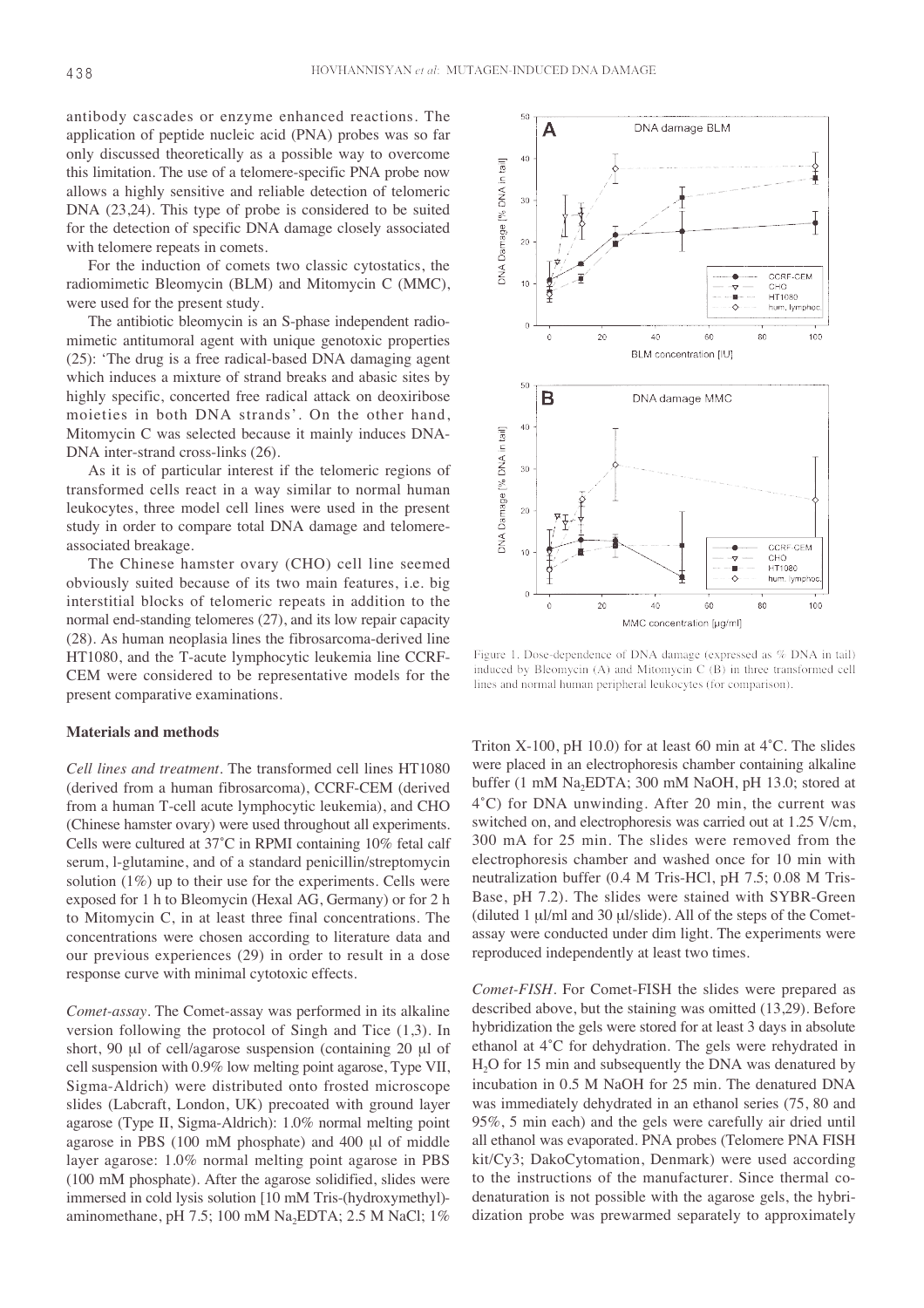

Figure 2. Sample images of the outcome of Comet-FISH in the examined cell lines using telomeric PNA probes for the detection of telomeric repeat sequences and SYBR-green for staining the total DNA (cell type and applied mutagen doses are given in the inserts).

80°C and 10 µl were then applied to an area of approximately 20x20 mm. The gels were sealed with a plastic coverslip and the slides were placed in a humidified chamber at 37˚C overnight. The next day the slides were placed at room temperature for 30 min before they were rinsed in 1X rinse solution of the kit, in order to facilitate the removal of the plastic slides. Then the slides were transferred for 2.5 min into a Coplin jar with prewarmed wash solution at 65˚C, without agitation. Then the slides were quenched in cold 1X PBD. For counter staining the slides were embedded in diluted SYBR Green (Mobitec, Göttingen) including 50% antifade (Vectashield).

*Microscopic evaluation*. Global DNA damage was microscopically quantified using a Zeiss Axioplan microscope, equipped with an HBO 50 and appropriate filter sets for detection of Cy3 and SYBR-green. Images were recorded using an intensifying video camera (Variocam, PCO, Germany) and were captured to a PC running the Komet 4 software package (Kineticimaging, UK).

The number of telomere signals and their localization (comet head or comet tail) were additionally recorded for each cell. Cell numbers scored for Comet-FISH ranged from 50-100 cells per slide.

## **Results**

Induction of comets by BLM and MMC was compared between the three examined cell lines and with previous data from experiments on human peripheral blood leukocytes. As shown in Fig. 1A, the amount of DNA in comet tails increased in all cell types in a dose-dependent manner in response to BLM exposure. CHO cells reacted in a very pronounced way to low doses of the mutagen, the highest dose-related effect of ≤25 IU/ml was seen in leukocytes, however, it did not further increase at higher doses. A rather linear dose response characterized the fibrosarcoma cell line while the lowest effect was observed with the T-ALL derived cell line CCRF-CEM. While MMC at lower doses increased the percentage of extranuclear (migrating) DNA dosedependently, the higher doses induced shorter comets, on average, than the lower ones in all cell lines.

Clear differences between the cell lines could also be observed with respect to the shape of comets induced by BLM and MMC (compare Fig. 2A with E). While BLM induced longer and thinner comet tails than did MMC, the latter produced rather short and more voluminous tails. Moreover, also the cell type examined apparently influenced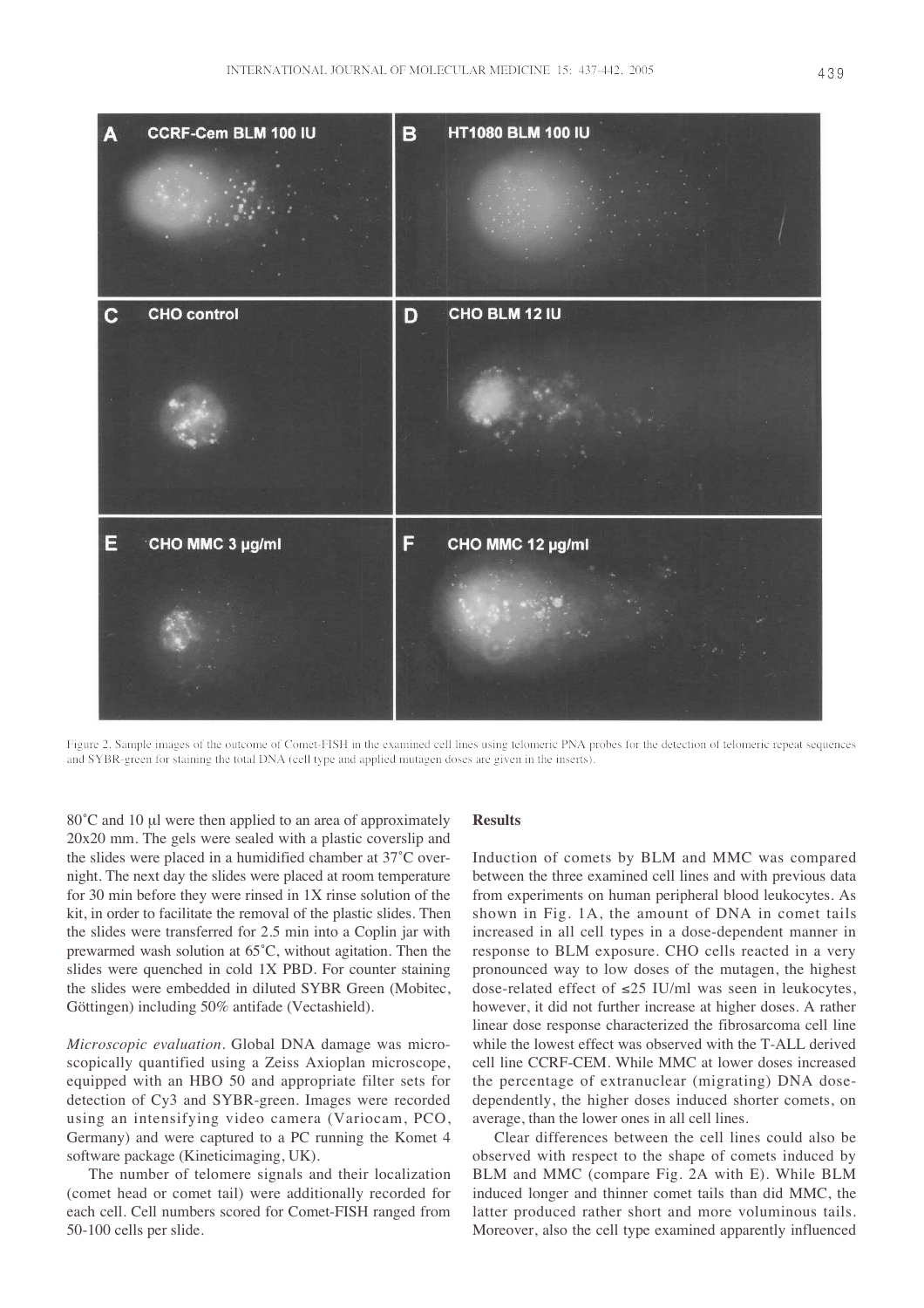

Figure 3. (A) Dose-dependence of the percentage of telomeric signals in the tail (as compared with that of the comet head) induced by Bleomycin in three transformed cell lines and normal human peripheral leukocytes (for comparison). (B) Linear regression analysis of percentage of telomeric signals as a function of the percentage of total DNA in the tail after BLM exposure of the three examined cell lines and normal human peripheral leukocytes. The resulting slopes are different from 1 for CCRF-CEM (2.62±0.55) and CHO (2.06±0.33), close to 1 for leukocytes (1.06±0.13), and for HT1080 (0.73±0.28).

these differences [compare Fig. 2A (CCRF-CEM) or B (HT1080) with D (CHO), both after BLM treatment].

PNA telomere repeat probe readily detected signals in heads and tails of the comets (Fig. 2). By BLM, obvious differences were produced between the studied cell lines with respect to quantitative head/tail distribution of telomeric signals. Signal spots of various, sometimes rather large size were found in comet tails of CHO cells (Fig. 2C-E), a number of distinct, but sometimes also very tiny signals could be detected in the comets of both human neoplasia cell lines (Fig. 2A andB). Evidently, there was a clear dosedependence of the percentage of telomeres in the comet tail, most pronounced in CCRF-CEM cells and normal leukocytes, less in HT1080 cells. The steepest dose-related increase of telomeric signals in the tail was found in CHO cells (Fig. 3A). The relative amount of DNA and the number of telomeric signals outside the nucleus varied distinctly between the examined cell types (Fig. 3B): In CCRF-CEM cells this was about 2.62±0.55, and in CHO 2.06±0.33, while in HT1080 it was <1 (0.73±0.28) and in normal leukocytes it was equal to percentage of tail-DNA (1.06±0.13). An exemplary experiment with MMC  $(0-12 \text{ µg/ml})$  in CHO cells similarly yielded a steep dose-dependent increase of the percentage of extra nuclear telomeric signals.

### **Discussion**

DNA damage-induced by the two classical cytostatics bleomycin and mitomycin C could be shown in Comet-assay to occur in the form of DNA extruded from the nuclei (comet tails) in a dose-dependent way also in all examined transformed cell lines of the present study. Nevertheless, there were clear differences with respect to the extent of DNA damage induced by specific agent doses. In addition, as has been described previously (29), clear differences in the shape and size of comet tails were found between BLM and MMC as inducing agent. It was of particular interest that clear differences of mutagen sensitivity could be detected between

the studied cell lines. For instance, peripheral leukocytes showed a more distinct response to the cytostatics in terms of DNA damage detected by comet assay than both neoplastic cell lines. The most drastic increase of the amount of damaged DNA induced by very low doses of both, BLM and MMC, was found in CHO cells, the lowest response in CCRF-CEM cells. The main reason for the observed high mutagen sensitivity of CHO probably is the well known repair-deficiency of most CHO cells (28). Thus, the use of the Comet-assay to estimate drug sensitivity of cancer cells (9-11) could convincingly be confirmed by the present findings.

The Comet-FISH technique used in this study has previously been shown to be a potent method for the detection of repetitive (alphoid) DNA sequences (23,24), of specific chromosomes using painting probes (13,23,24) and specific gene probes (4,14,15,23,24). All these studies, however, used DNA probes which were dependent on signal enhancing steps. As first described by our group (29), telomere-repeatspecific PNA probes readily allow a direct detection of the signals in comet head and tails of normal human leukocytes without additional enhancing steps.

In clear dependence on the cell type under consideration, the differences found with respect to total DNA damage were also reflected by the distribution of telomeric repeat signals in the heads and tails of the comets: After treatment of the cells with BLM sharp telomeric signals were found spread over the whole tail, but a considerable number also remained close to or within the head. The latter picture predominated in the shorter comets after an exemplary MMC treatment of CHO cells. These findings were in clear support of the considerations mentioned before on the molecular mechanisms of action of both cytostatics. BLM can react through oxygen radical mechanisms (25) inducing a great number of DNA double strand breaks also within or in the close neighbourhood of telomeric repeats. The induced DNA fragments, therefore, are spreading over the comet tail. In contrast, MMC which mainly induces DNA-DNA interstrand cross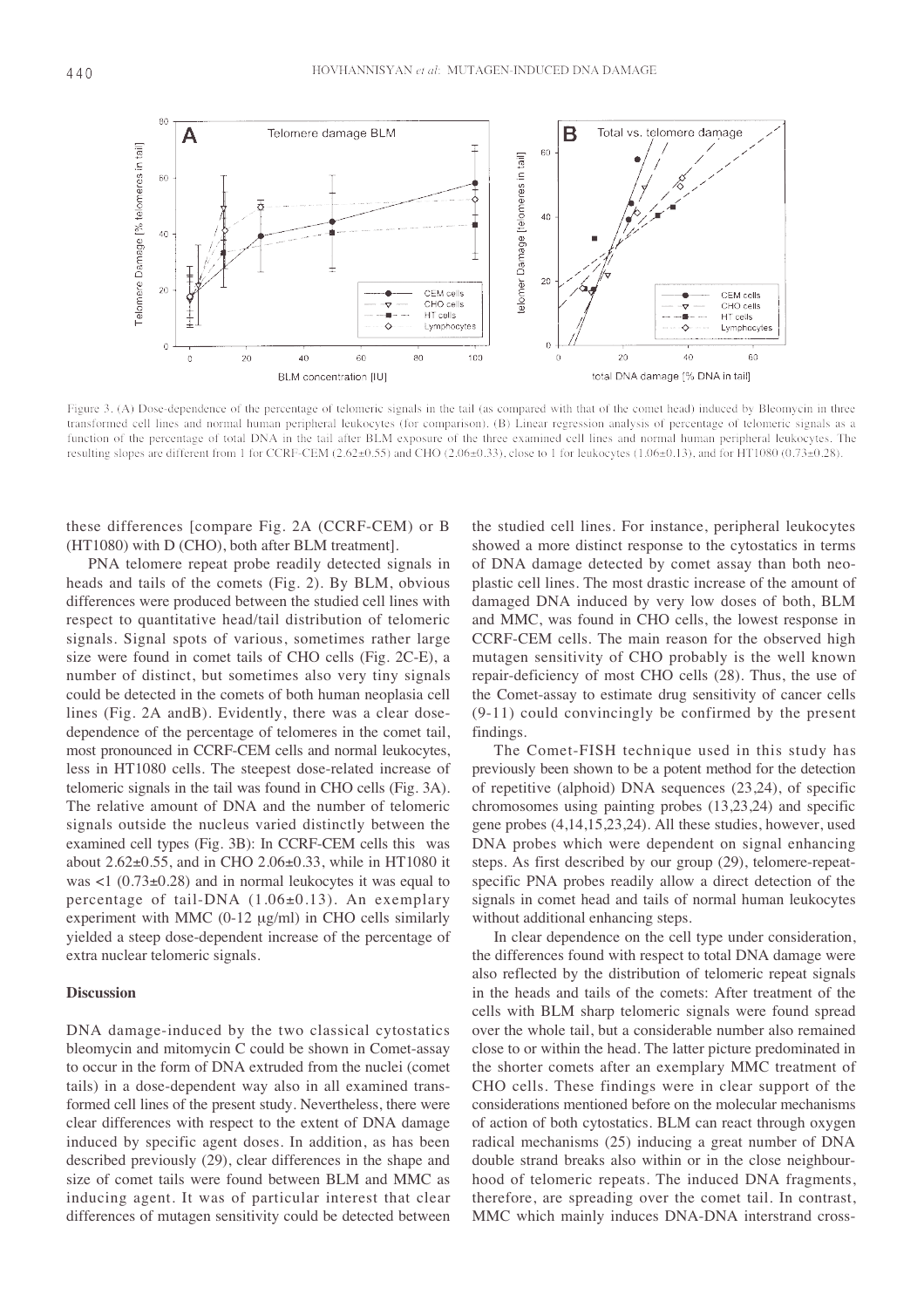links (26) in part leads to 'retaining' broken DNA within or in close environment of the nuclear volume 'comet heads'. Pfuhler and Wolf (30) found an increase of DNA migration in the Comet-assay when the mutagen was added to human whole blood at a concentration 100-800 µmol MMC. McKenna *et al* (4) using Comet-FISH in RT4 human bladder cancer cells, however, reported that the number and localization of TP 53 hybridization spots per cell and per comet tail decreased significantly as MMC dose was increased. The authors suggest that this was due to increased cross-linking which prevents DNA migration. This was supported by data on the details of interstrand crosslinks in the reduction of free DNA fragments, mainly detected under alkaline conditions presented by Klaude *et al* (2) and Merk and Speit (31).

One feature which may be responsible for the observed rather high number of telomeric signals of various size in the comets of the CHO cell line is the well known fact that the chromosomes of these cells contain very large interstitial telomeric chromatin blocks (27,32). The latter, apparently, are rather accessible for the attack of DNA damaging agents or ionizing radiation (32). However, the T-ALL line also showed a significantly higher sensitivity of telomeric or telomere-adjacent DNA for fragmentation by BLM than did the total DNA. It remains to be elucidated if the subtelomeric or even telomeric segments of this line show any genomic instability. In contrast, the human fibroblastoma cell line did not differ substantially from normal leukocytes or was even less sensitive with respect to its general response to both mutagens as well as to its fragility of telomeric or telomereadjacent DNA segments, respectively.

The fragility of telomeric or subtelomeric chromosomal regions under cytostatic exposure, however, does not absolutely give rise to general telomere shortening as could be shown by systematic measurements of telomere length after mutagen exposure (Wick *et al,* unpublished data), because telomerase activity of transformed cells may restore damaged telomeres. For instance, the CCRF-CEM line used in our present experiments clearly shows telomerase activity (Wick, unpublished data).

Two limitations of Comet-FISH analysis of telomeric repeats (29) must also be observed when evaluating the present data on transformed cells: a) Our previous investigations (29) have clarified that the hybridization procedure indeed has a detectable effect on the measured total DNA damage, but the influences are small. The overall dose response for the total DNA damage is preserved throughout the hybridization steps. The loss of fragments in the tail is probably due to the higher diffusion rate of the fragmented DNA. This will lead to an under-estimation of the detected damage. Another influence, not mentioned up to now is that the dyes for total DNA staining (e.g. SYBR-green used here) are specific for double stranded DNA. Denaturation-renaturation during the Comet-FISH procedure can decrease the total fluorescence intensity of the comet by an incomplete renaturation and remaining single stranded DNA tracks. Taken together, this observation led to the recommendation of parallel specimen preparation and analysis for the total DNA damage and for the hybridization, although the effects of the hybridization in our experiments do not significantly alter the dose response for the tested compounds. b) The detectability of DNA breakage within telomeres by the Comet-assay is limited by the size of DNA fragments resolvable by this technique (10-800 kb) (13): As estimates of telomere lengths in human peripheral leukocytes vary between 5 and 15 kb (33), fragments of these segments will be detected only in exceptional cases and cannot be differentiated from breaks in telomere-adjacent DNA.

In conclusion, the highly important usefulness of Cometassay for estimating drug sensitivity in transformed (malignant) cells (9-11,34-39) has been confirmed by the present comparative experiments which found clearly differing responses to the examined mutagens of the different cell types. Of particular interest, however, is the exemplary finding that specific DNA probes can now detect and quantitatively estimate the involve-ment of specific genomic regions in the genetic damage induced by therapeutically applied mutagens. This may be useful in oncogenetics in general and for prognosis of malignant disease of specific genetic outfit, if amplified DNA sequences will be addressed by these examinations in future.

## **Acknowledgements**

This study in part was supported by a grant of Deutsche Forschungsgemeinschaft (DFG: Ge295/13-1&2). It was performed during a research visit by the first author in the lab of the senior author, made possible by a travelling stipendium of the University of Erlangen-Nürnberg, who was also supported by a ISTC grant (A-301.2). We are indebted to Dr U. Wick for forwarding the CCRF-CEM cell cultures and providing information on telomerase activity of these cells. The skilful cell culture work of Karen Thoma is gratefully acknowledged.

#### **References**

- 1. Singh NP, McCoy MT, Tice RR and Schneider EL: A simple technique for quantitation of low levels of DNA damage in individual cells. Exp Cell Res 175: 184-191, 1988.
- 2. Klaude M, Eriksson S, Nygren J and Ahnstrom G: The comet assay: mechanisms and technical considerations. Mutat Res 363: 89-96, 1996.
- 3. Tice RR, Agurell E, Anderson D, Burlinson B, Hartmann A, Kobayashi H, Miyamae Y, Rojas E, Ryu JC and Sasaki YF: Single cell gel/comet assay: guidelines for *in vitro* and *in vivo* genetic toxicology testing. Environ Mol Mutagen 35: 206-221, 2000.
- 4. McKenna DJ, Gallus M, McKeown SR, Downes CS and McKelvey-Martin VJ: Modification of the alkaline Comet assay to allow simultaneous evaluation of mitomycin C-induced DNA cross-link damage and repair of specific DNA sequences in RT4 cells. DNA Repair 2: 879-890, 2003.
- 5. Kopjar N, Garaj-Vrhovac V and Milas I: Assessment of chemotherapy-induced DNA damage in peripheral blood leukocytes of cancer patients using the alkaline comet assay. Teratog Carcinog Mutagen 22: 13-30, 2002.
- 6. Johnstone EC, Lind MJ, Griffin MJ and Boddy AV: Ifosfamide metabolism and DNA damage in tumour and peripheral blood leukocytes of breast cancer patients. Cancer Chemother Pharmacol 46: 433-441, 2000.
- 7. Dorie MJ, Kovacs MS, Gabalski EC, Adam M, Le QT, Bloch DA, Pinto HA, Terris DJ, Brown JM and Correspondence J: DNA damage measured by the comet assay in head and neck cancer patients treated with tirapazamine. Neoplasia 1: 461-467, 1999.
- 8. Vaghef H, Nygren P, Edling C, Bergh J and Hellman B: Alkaline single-cell gel elektrophoresis and human biomonitoring for genotoxicity: a pilot study on breast cancer patients undergoing chemotherapy including gyclophosphamide. Mutation Res 395: 127-138, 1997.